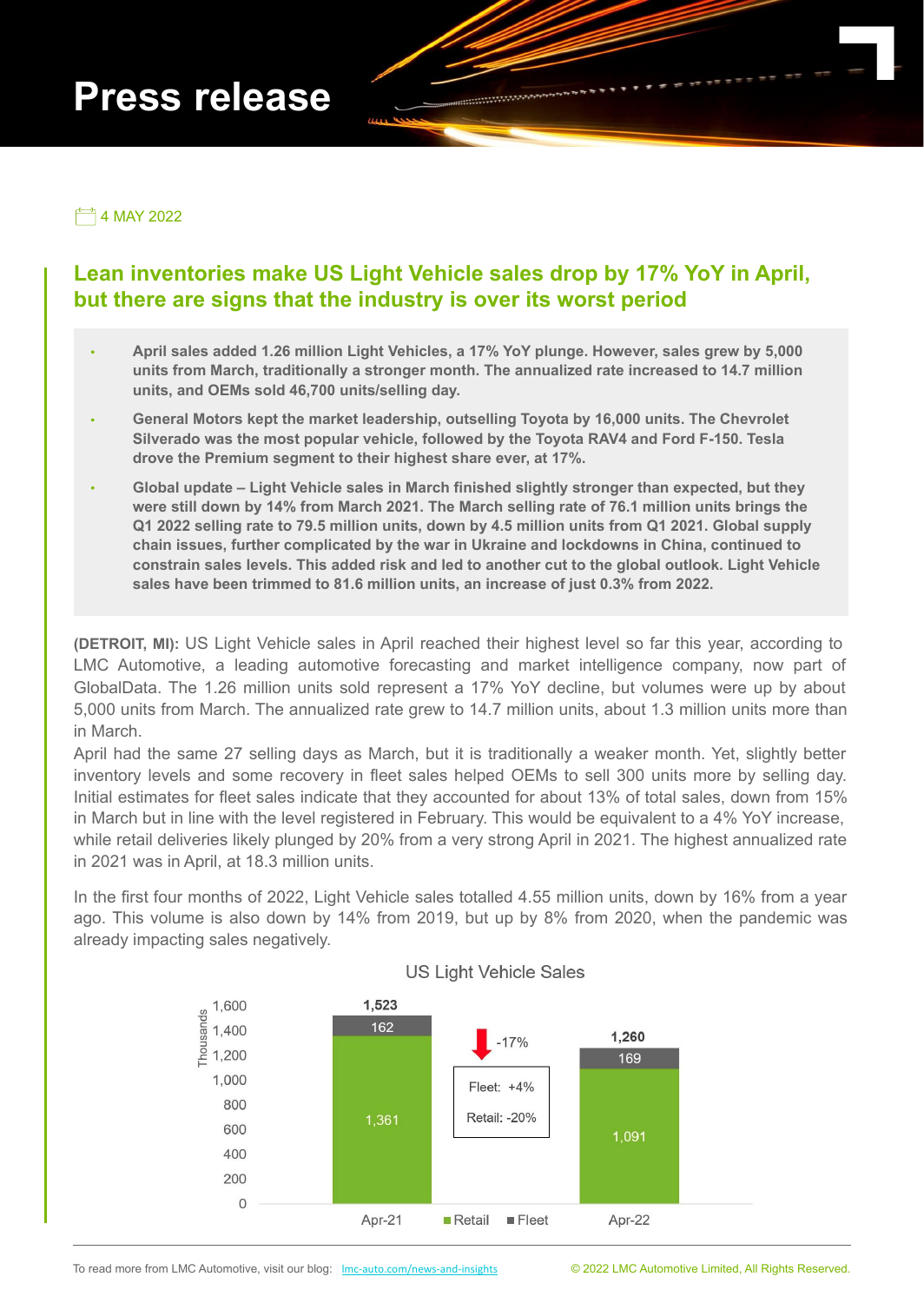

"While most measurements would indicate a positive April, the industry is still being impacted by the parts shortage that has plagued sales for almost a year now. General Motors, Toyota and Stellantis sold fewer vehicles in April than in March, and Honda sales fell more than those of any other OEM. Yet, for GM, the worst seems to be behind them. They led April sales, being the only OEM to sell more than 200,000 units, and the Chevrolet Silverado was the bestselling vehicle in the country. The Ford F-150, which traditionally holds the bestseller title, was outsold not only by the Silverado, but also by the Toyota RAV4. In the Premium market, Tesla continues to grow its leadership, especially now that it is resuming sales of the Model X. Its more than 44k units sold helped the Premium segment to reach a 17% market share, a record for any given month."

SUVs accounted for just over 55% of total sales, with Compact and Midsize Non-Premium models virtually tied for the market leadership. Compact models had a 17.7% share, just 0.2 pp more than their Midsize counterparts. Large Pickups came in at a distant third place, accounting for 13.6% of sales. Thanks to the Tesla Model Y, Compact Premium SUVs gained 1.2 pp of share, more than any other segment, and the best-ever month for the Ford Maverick made Compact Pickup represent 1% of sales – the segment did not exist in April 2021.



## **US Light Vehicle Sales Outlook**

The current US Light Vehicle market remains resilient, though constraints on demand are expected to be with the industry into 2023. The outlook for 2022 remains at 15.3 million units after being revised downward last month. Q1 North American production came in about 75,000 units higher than forecast, which is well received news for some supply recovery.

Our sales forecast for 2023 is also unchanged from last month. Total Light Vehicle volume is holding at 16.5 million units, an increase of 8% from 2022. High transaction prices and rising interest rates are headwinds to a further recovery in the market. Risk of a further economic slowdown or even a recession has increased, as the Fed walks a tight rope in managing inflation.